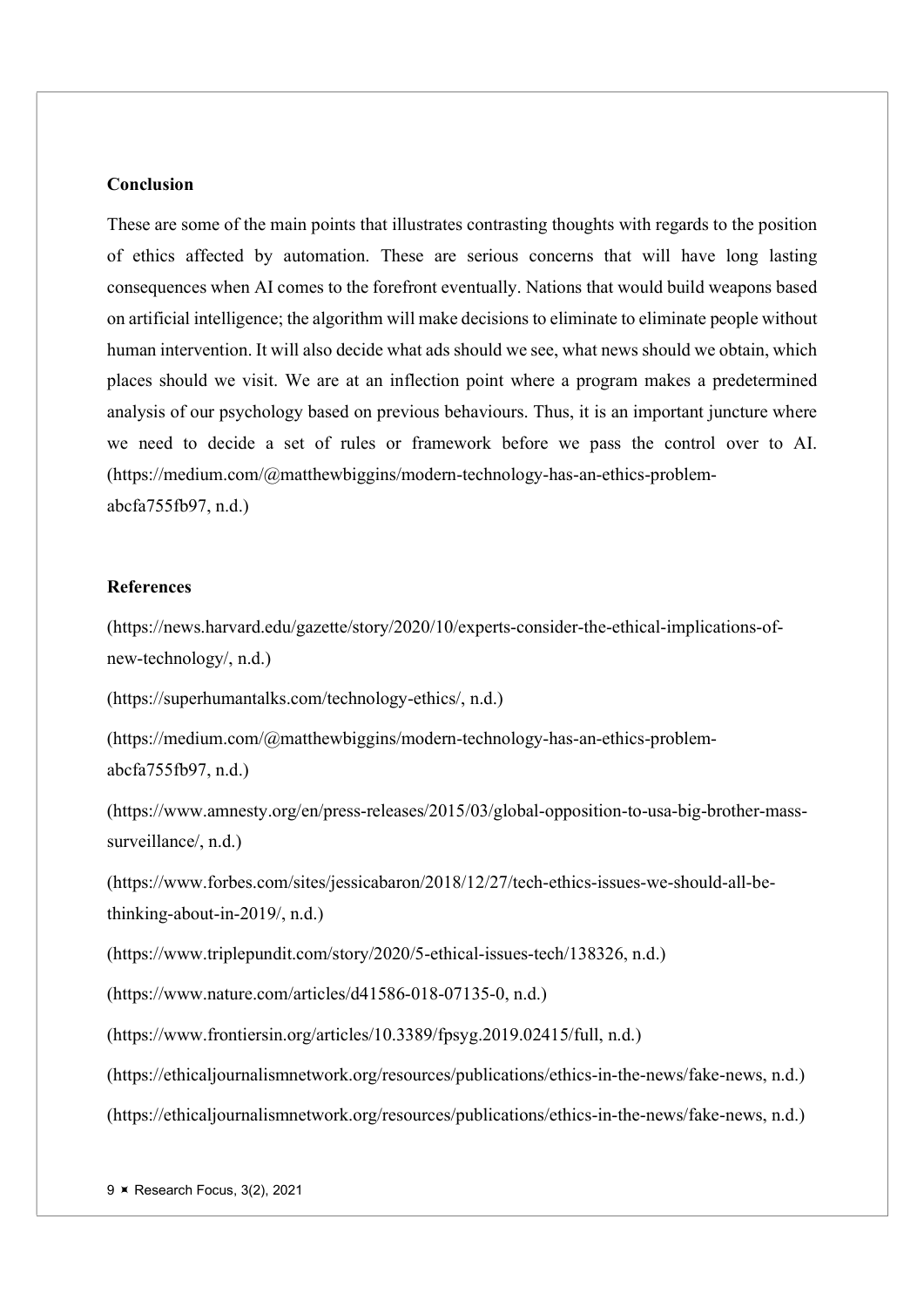# Ethics in Digital Marketing

Aulakh Vikrambir SINGH

Romanian-American University, Romania

## Abstract

The term digital marketing is thriving and represents the growing growth in rural areas of India and popular technology is having a powerful influence on home marketing in relation to digital marketing. Companies face major challenges in meeting the needs of rural people and this brings rural marketing to grow faster than urban advertising. This paper provides insight into how digital marketing will impact rural marketing in the Chickballapura region. In recent years the domestic market has gained importance and attracted the attention of advertisers in the rural market, and it is becoming increasingly important due to the overcrowding of the urban market. Retailers therefore want to expand their product categories to an untested market namely the domestic market. The main purpose of this study was to identify the potential for digital marketing to rural people and to identify the various problems facing rural people. The use of mobiles and the internet will help both business organizations and customers in rural areas to meet demand by providing the required products. The study is based on the Chickballapur region, which means that locals use a variety of digital marketing tools to meet the needs of the people of the region. Companies, especially those with consumer purchases, should start identifying people with internet-connected phones who will spread the word orally. Everywhere. Businesses should start to take seriously every Facebook user as they will have a huge impact soon. This paper provides ideas for digital marketing and other proposals for the development of home marketing through digitalisation. Keywords: Customers, Digital Marketing, Organization, Rural Marketing, Technology, Villages.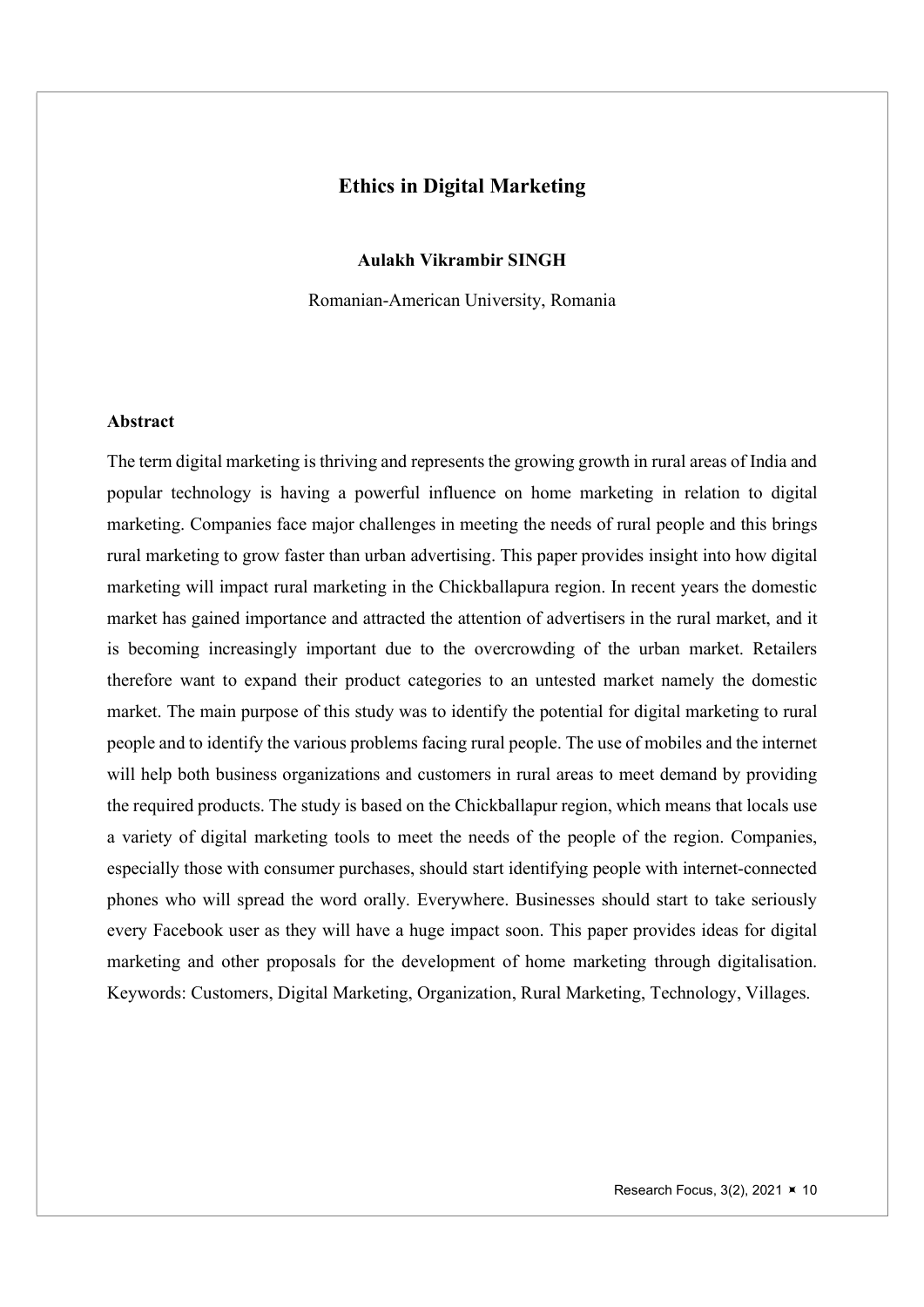## **Introduction**

'GO RURAL' is that the mantra for nearly all marketers in Asian nation these days. As urban market is turning into saturated for many of the product, entry towards rural market is that the solely property strategy for them. therein context, rural market provides vast potentiality to most makers. HUL, P&G, ITC etc., area unit a number of the examples United Nations agency created history in rural market by with success creating Associate in Nursing entry and retentive their place until these days among organized ones. Thanks to the appearance of technology, entry into rural market has become a lot of easier through good phones and net property. No additional villages stay remote within the era of medical care. Virtual property between makers and rural customers has created entire world as a 'Global Village'. The impact of digital promoting on the expansion of rural market has shown positive hopes for the marketers in most sectors. Since, Asian nation has quite seventieth of its population in rural areas, the marketers might see a replacement ray of hope to grab untapped rural potential.

Edward J. Malecki (2003) worked on the potential and pitfalls of digital development in rural areas. Clearly there area unit potential edges of the digitalisation in geographical region that will increase the potency of the work however it additionally has downfalls am passionate about it would be the explanation for shortage of human capital. As there's increase in technology the products and services area unit on the market at a click far from folks which has reduced the human interaction. net and mobile became integral a part of our life, whether or not just in case of telecommunication, diversion or promoting. the rise within the digital economy additionally.

Laura Galloway et al (2005) have over that there's abundant proof that data and communication technologies (ICTs) area unit drivers of economic process. As a result, government is keen to push to push, notably wherever there's economic development would like. the agricultural economy in most countries is thought to be that which needs intervention so as to foster property and development, and also there are several empirical studies of each the worth and the use of ICTs in rural areas. These are, however, extremely disparate, typically being trade, country‐ and, indeed, type‐of‐technology‐specific. the most aim is to tie the extremely eclectic literature on the utilization of ICTs in tiny to medium‐sized enterprises (SMEs) in rural areas so as to produce an outline of generic problems, relevant to policy.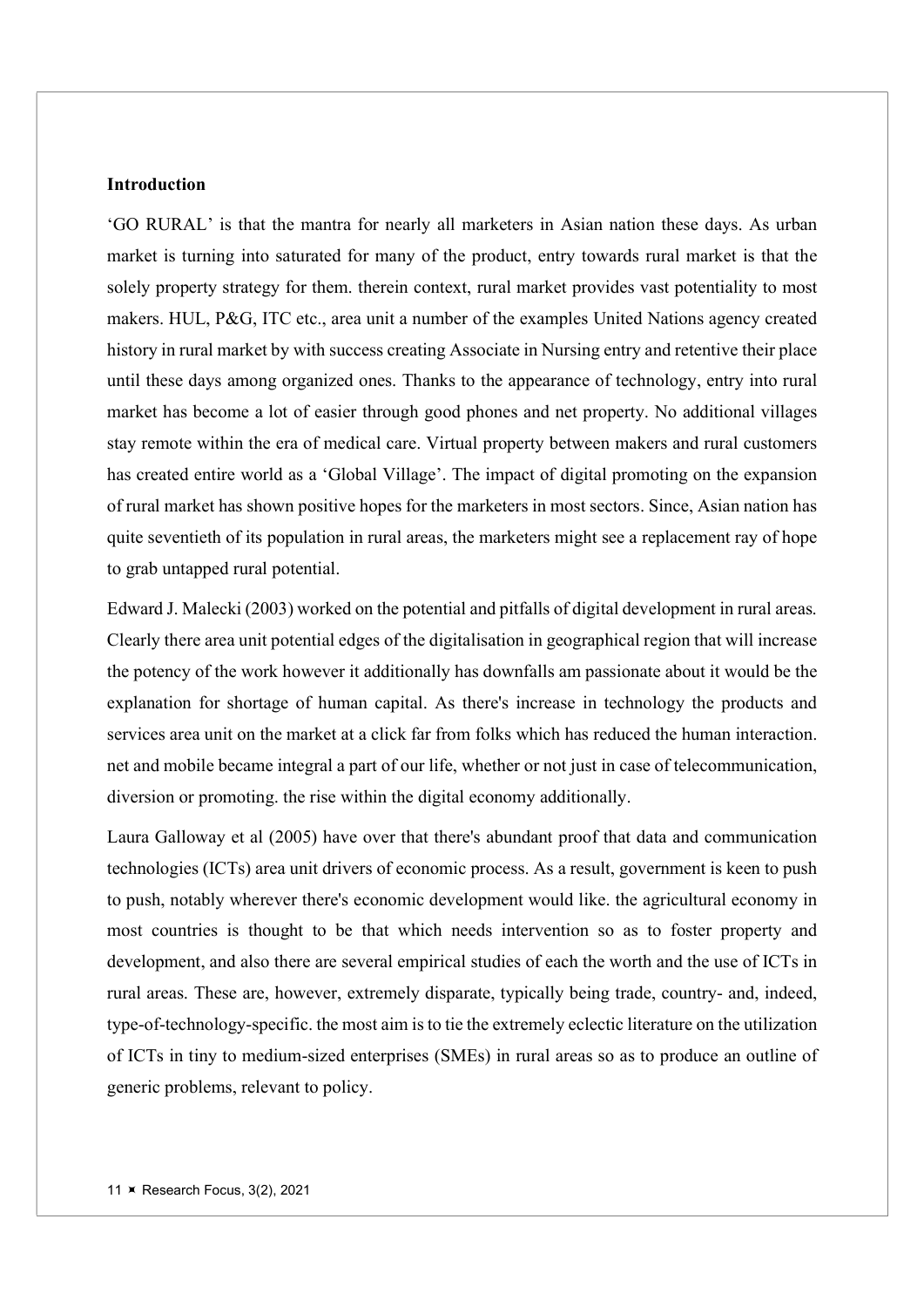Erda CV (2008) studied the comparative shopping for behavior of rural and concrete customers on mobile phones. The study highlighted the distinction in terms of consciousness regarding worth, quality, style, operate and whole. it had been over those rural segments pay less attention towards the standard, function, and whole and area unit additional aware regarding worth and magnificence. it had been over that minor modification or extrapolation of urban promoting ways may fail in rural promoting.

Michael Trusov et al (2009) studied the result of spoken (WOM) promoting on member growth at a web social networking website and compare it with ancient promoting vehicles. as a result of social network sites record the electronic invites from existing members, departing WOM are often exactly tracked, along side ancient promoting, WOM will then be joined to the number of recent members afterwards connection the positioning (sign-ups). owing to the endogeneity among WOM, new sign-ups, and ancient promoting activity, the authors use a vector autoregressive (VAR) modeling approach. Estimates from the volt-ampere model show that WOM referrals have well longer carryover effects than ancient promoting actions and manufacture well higher response snap. supported revenue from advertising impressions served to a brand-new member, the cost of a WOM referral are often calculated; this yields associate degree upper-bound estimate for the monetary incentives the firm may provide to stimulate WOM.

Heikki Karjaluoto et al (2010) in their study to make a abstract model of consumers' temperament to just accept mobile advertising, first, investigated factors that influence the acceptance of mobile advertising from each industry's and consumers' purpose of read. Second, supported a review of previous studies within the field, the authors projected a abstract model of consumers' temperament to just accept mobile advertising.

The model, supported four analysis hypotheses, indicates that consumers' temperament to receive mobile advertisements to handsets is principally driven by four factors: role of mobile medium in promoting mix; development of matched promoting medium; regulative. The findings offer many abstract and social control insights into the role of mobile advertising these days and within the close to future.

Saroj Kumar Verma (2013) examined the challenges and opportunities of rural promoting in Republic of India. one in every of the most important challenges known within the study were the non-homogenous and scattered nature of the market. different challenges enclosed seasonal